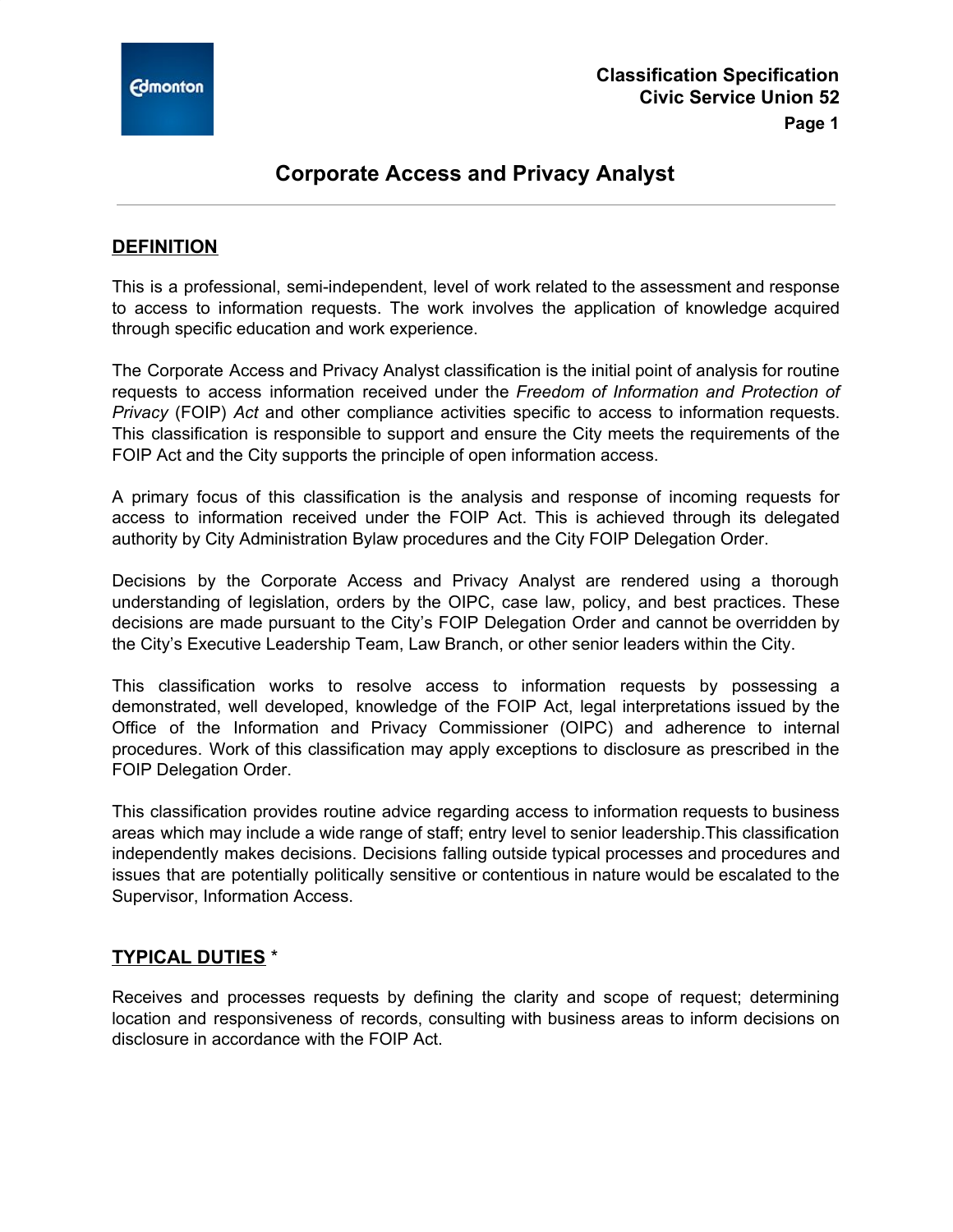

**Page 2**

# **Corporate Access and Privacy Analyst**

Determines what information will be withheld and what information will be released through application of exceptions to disclosure. This entails reviewing records, legislation, internal procedures, previous mediation files with the OIPC, OIPC orders, and orders of other jurisdictions.

Conducts legislated consultations with third parties which may include vendors, contractors, organizations, businesses and other public bodies in accordance with the FOIP Act to determine if sufficient rationale has been provided to withhold the records.

Provides written submissions to the OIPC to explain how and why exceptions of the Act were applied. May also involve correspondence and communication with the OIPC regarding appeals by third parties.

Explains interpretation and process changes from the OIPC to business areas across the organization.

Issues decisions using rules related to orders from the OIPC and closes of inquiry files.

Provides advice to business areas regarding the access to information process and internal procedures.

Prepares submissions and responses to the OIPC for access to information cases reviewed by the OIPC.

Conducts research for Council reports, policy, directives, standards and guidelines as directed.

Prepares fee estimates and written recommendations regarding fee waivers to the FOIP Head.

Responds to inquiries from the media, citizens, third parties and other internal and external stakeholders as an access to information applicant.

May determine if collection, use or disclosure is authorized and the extent to which collection, use and disclosure is authorized.

### **KNOWLEDGE, ABILITIES AND SKILLS**

Demonstrated experience processing access to information requests under Alberta's FOIP Act or equivalent legislation.

Demonstrated experience applying policies and procedures.

Demonstrated ability to communicate verbally and in writing with preciseness and accuracy.

Demonstrated ability to commit a high degree of attention to detail.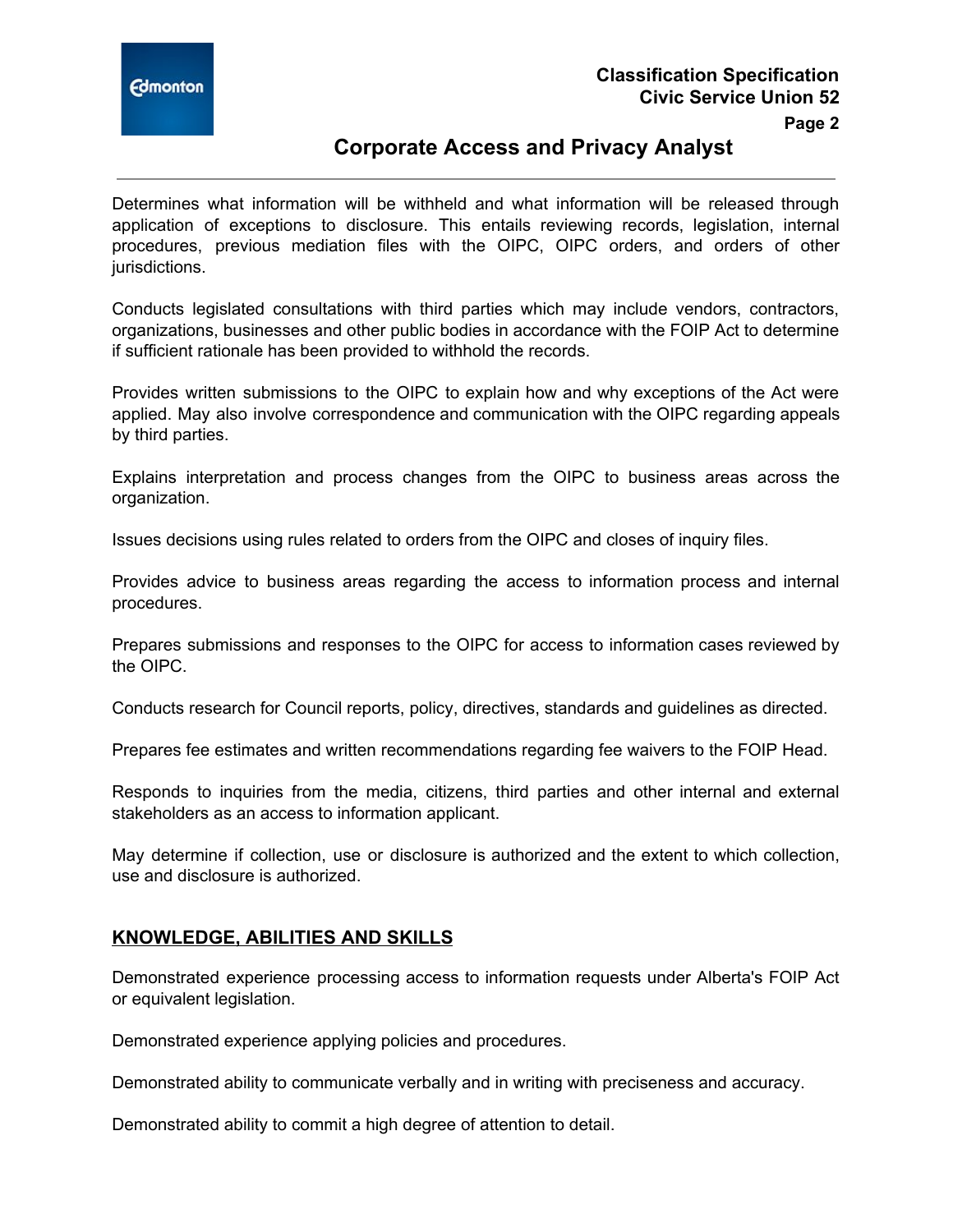

# **Corporate Access and Privacy Analyst**

Demonstrated ability to use tact and diplomacy to ensure rules and regulations are appropriately followed and knowledge to apply firmness, impartiality and good judgement.

Demonstrated organizational and time management skills.

Demonstrated ability to work independently and as appropriate make decisions on issues that may be sensitive, time sensitive and or confidential.

Demonstrated ability to critically analyze issues to make decisions, recommend viable and effective solutions and summarize and manage information.

Demonstrated customer service skills.

Demonstrated experience using electronic resources, systems, and applications.

Demonstrated research and analysis skills.

Demonstrated ability to keep sensitive information confidential.

Demonstrated ability to meet and deal effectively with citizens, media, third parties and other internal and external stakeholders

Demonstrated ability to communicate verbally and in writing with preciseness and accuracy.

Demonstrated understanding of a political environment and possess strong political acumen to manage those sensitivities.

Demonstrated experience performing research, and analysis of written materials.

Demonstrated adaptability to manage changing priorities, complex information and issues in a timely manner.

Demonstrated ability to work independently and on a team.

Demonstrated project coordination skills including an understanding of applicable methods and techniques.

### **TRAINING AND EXPERIENCE REQUIREMENTS**

#### Job Level

University Degree in Information Studies, Public Policy, Archives Studies, Library Studies, Political Studies or a relevant discipline is required.